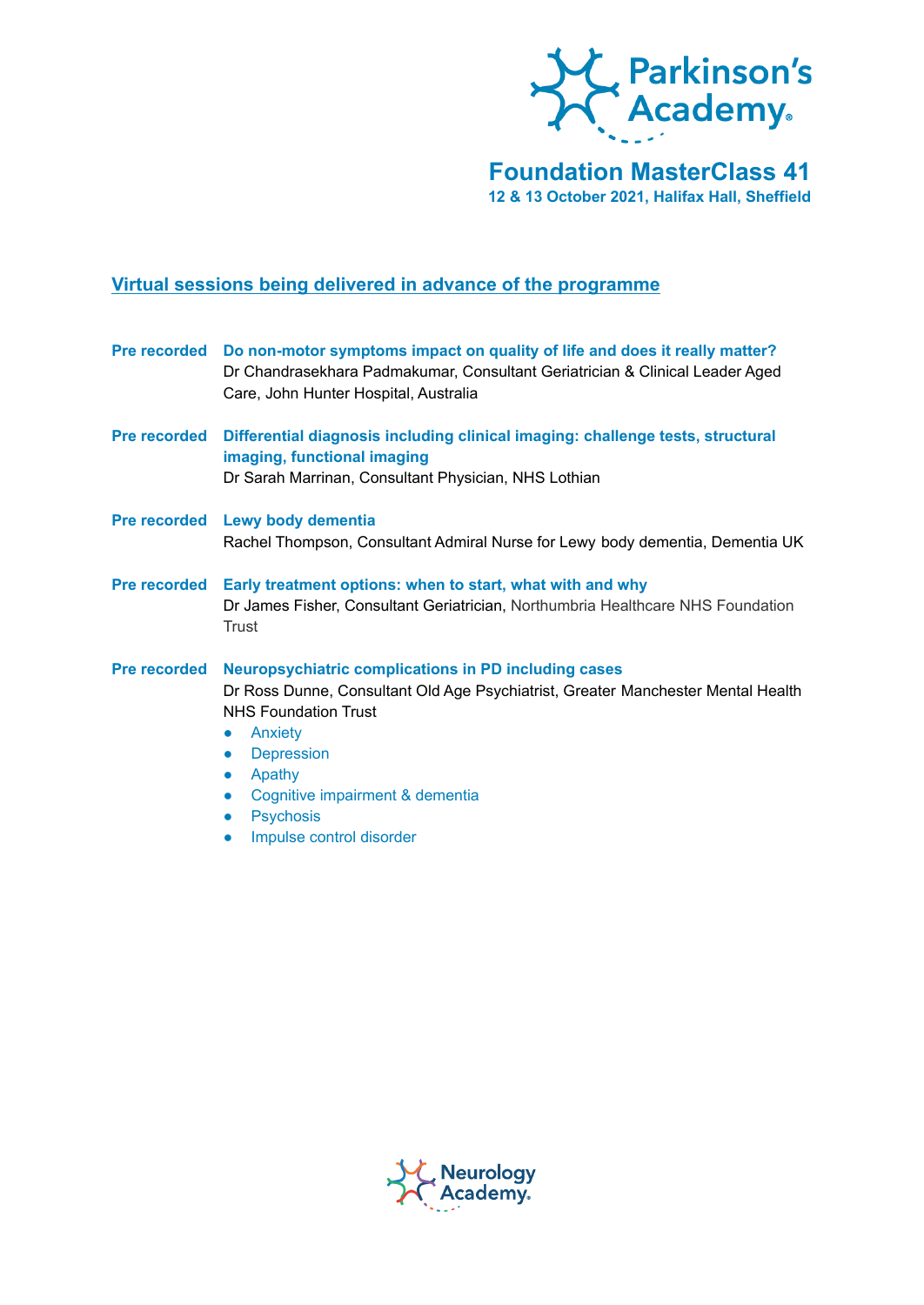

### **Foundation MasterClass 41 12 & 13 October 2021, Halifax Hall, Sheffield**

### **Day 1: Tuesday, 12 October 2021**

- **10:00 Registration & coffee**
- **10:15 Housekeeping**
- **10:30 Welcome – review of pre-course questionnaires (in person & virtual delegates)** Dr Peter Fletcher, Consultant Care of the Elderly Physician, Gloucestershire Hospitals NHS Foundation Trust & founder member and Academic Director
- **11:00 Scene setting & basic science: epidemiology, genetics, anatomy, pathology** Dr Lara Teare, Consultant Neurologist, University Hospitals Coventry and Warwickshire NHS **Trust**
- **12:15 Lunch**
- **13:15 Clinical skills** Drs Sarah Marrinan, Consultant Physician, NHS Lothian **- virtual** & Dr Lara Teare
- **15:00 Refreshment break**
- **15:30 Inpatients with Parkinson's – including COVID-19** Dr Richard Genever, Consultant Physician and Movement Disorders Lead, Chesterfield Royal Hospital NHS Foundation Trust
- **17:00 Close of main meeting & comfort break**
- **17:05 Getting your consultants job (STs session specific)** Dr Peter Fletcher
- **17:45 Close of day**
- **18:00 Delegates free time**
- **19:15 Dinner and networking**
- **21:00 Close**